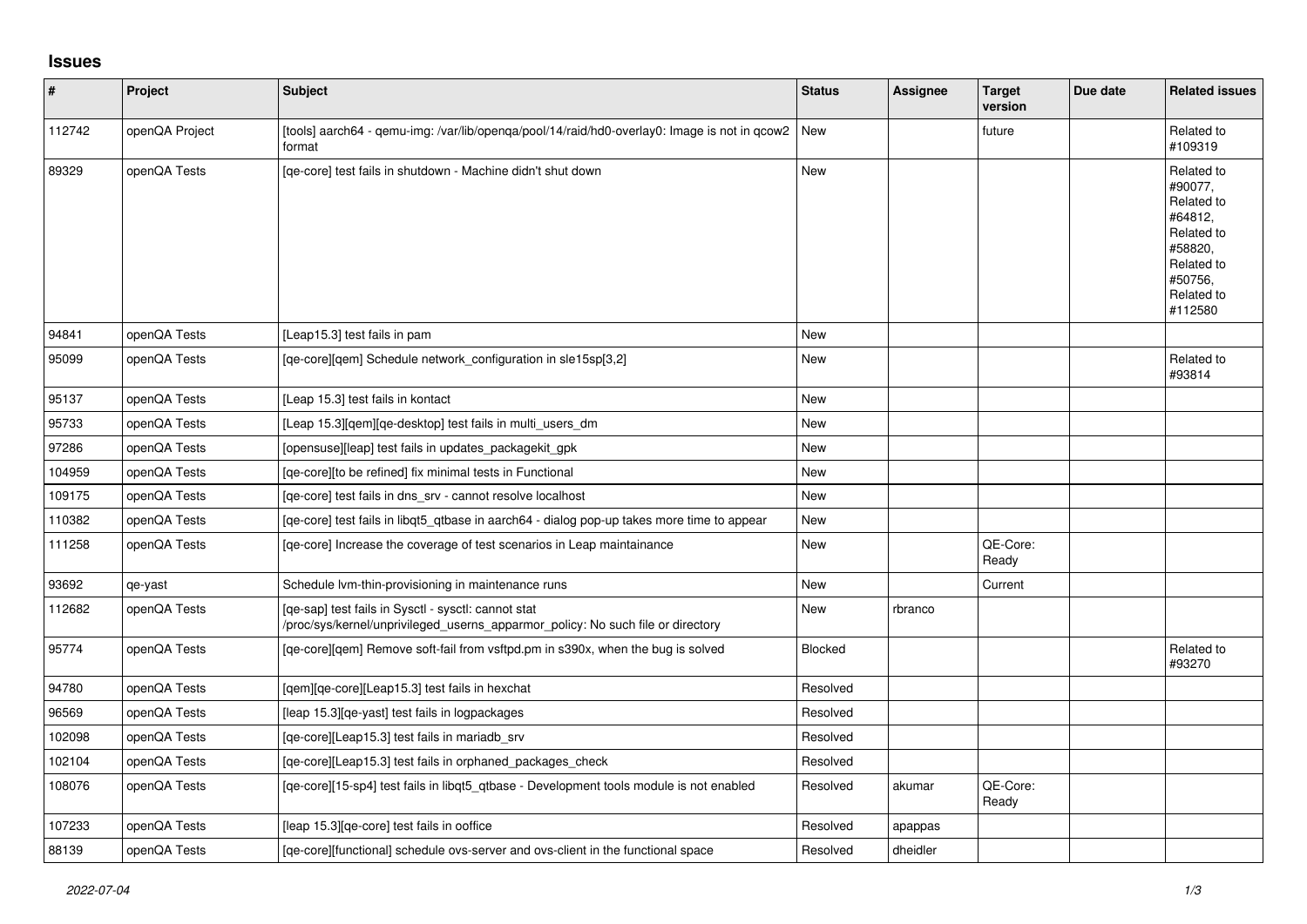| #      | Project               | <b>Subject</b>                                                                                                                   | <b>Status</b> | <b>Assignee</b> | <b>Target</b><br>version | Due date | <b>Related issues</b>                                                  |
|--------|-----------------------|----------------------------------------------------------------------------------------------------------------------------------|---------------|-----------------|--------------------------|----------|------------------------------------------------------------------------|
| 68788  | openQA Tests          | [qe-core][qem][maint][firefox]test fails in firefox                                                                              | Resolved      | dzedro          | QE-Core:<br>Ready        |          |                                                                        |
| 95530  | openQA Tests          | [Leap15.3][gem][opensuse][kde] test fails sporadically in dolphin                                                                | Resolved      | favogt          |                          |          |                                                                        |
| 97187  | openQA Tests          | [Leap 15.3] [qe-core] test fails in sshd                                                                                         | Resolved      | geor            | QE-Core:<br>Ready        |          |                                                                        |
| 98307  | openQA Infrastructure | Many jobs in o3 fail with timeout_exceeded on openqaworker1 auto_review:"timeout: setup<br>exceeded MAX_SETUP_TIME":retry size:M | Resolved      | mkittler        | Ready                    |          | Related to<br>#96557,<br>Related to<br>#81828,<br>Related to<br>#97658 |
| 110656 | openQA Tests          | [ge-core] test fails in orphaned packages check - missing libpeas-loader-python                                                  | Resolved      | mloviska        | QE-Core:<br>Ready        |          | Related to<br>#111144                                                  |
| 112169 | openQA Tests          | [qe-core] test fails in zdup - ls: cannot access /dev/disk/by-label                                                              | Resolved      | mloviska        | QE-Core:<br>Ready        |          | Related to<br>#108692                                                  |
| 112739 | openQA Tests          | [qe-core] test fails in multipath - activation of multipath is expected                                                          | Resolved      | mloviska        | QE-Core:<br>Ready        |          |                                                                        |
| 112997 | openQA Tests          | [qe-core] test fails in groupwise - groupwise core dumps                                                                         | Resolved      | mloviska        | QE-Core:<br>Ready        |          |                                                                        |
| 68447  | openQA Tests          | [qam][maint][docker][podman][sprint]test fails in podman                                                                         | Resolved      | punkioudi       |                          |          |                                                                        |
| 68660  | openQA Tests          | [qam][maint][yast2]test fails in yast2_storage_ng, yast2_keyboard, yast2_instserver                                              | Resolved      | punkioudi       |                          |          |                                                                        |
| 68899  | openQA Tests          | [qam][maint][tomcat]test fails in tomcat                                                                                         | Resolved      | punkioudi       |                          |          |                                                                        |
| 86072  | openQA Tests          | [qe-core][qem] Test openvswitch-ipsec and openvswitch-pki                                                                        | Resolved      | punkioudi       |                          |          |                                                                        |
| 93814  | openQA Tests          | [ge-core][gem] Schedule network hostname in maintenance runs                                                                     | Resolved      | punkioudi       | QE-Core:<br>Ready        |          | Related to<br>#95099                                                   |
| 70642  | openQA Tests          | test fails in apache                                                                                                             | Resolved      | punkioudi       |                          |          |                                                                        |
| 86075  | openQA Tests          | [qe-core][qem] Test openvswitch-vtep                                                                                             | Resolved      | punkioudi       | QE-Core:<br>Ready        |          |                                                                        |
| 87739  | openQA Tests          | [ge-core][functional]test fails in zypper ar                                                                                     | Resolved      | punkioudi       |                          |          |                                                                        |
| 87766  | openQA Tests          | [ge-core][functional] test fails in java                                                                                         | Resolved      | punkioudi       |                          |          | Related to<br>#73240                                                   |
| 92842  | openQA Tests          | [qem][qe-core] yast2_keyboard is failing                                                                                         | Resolved      | punkioudi       |                          |          |                                                                        |
| 93264  | openQA Tests          | [ge-core][gem] Add journald fss, openyswitch ssl, vsftpd tests to QEM                                                            | Resolved      | punkioudi       | QE-Core:<br>Ready        |          |                                                                        |
| 93270  | openQA Tests          | [qe-core][qem] Schedule vsftpd in s390x runs                                                                                     | Resolved      | punkioudi       | QE-Core:<br>Ready        |          | Related to<br>#95774                                                   |
| 94810  | openQA Tests          | [Leap15.3] [gem] [ge-core] test fails in gam zypper patch                                                                        | Resolved      | punkioudi       | QE-Core:<br>Ready        |          |                                                                        |